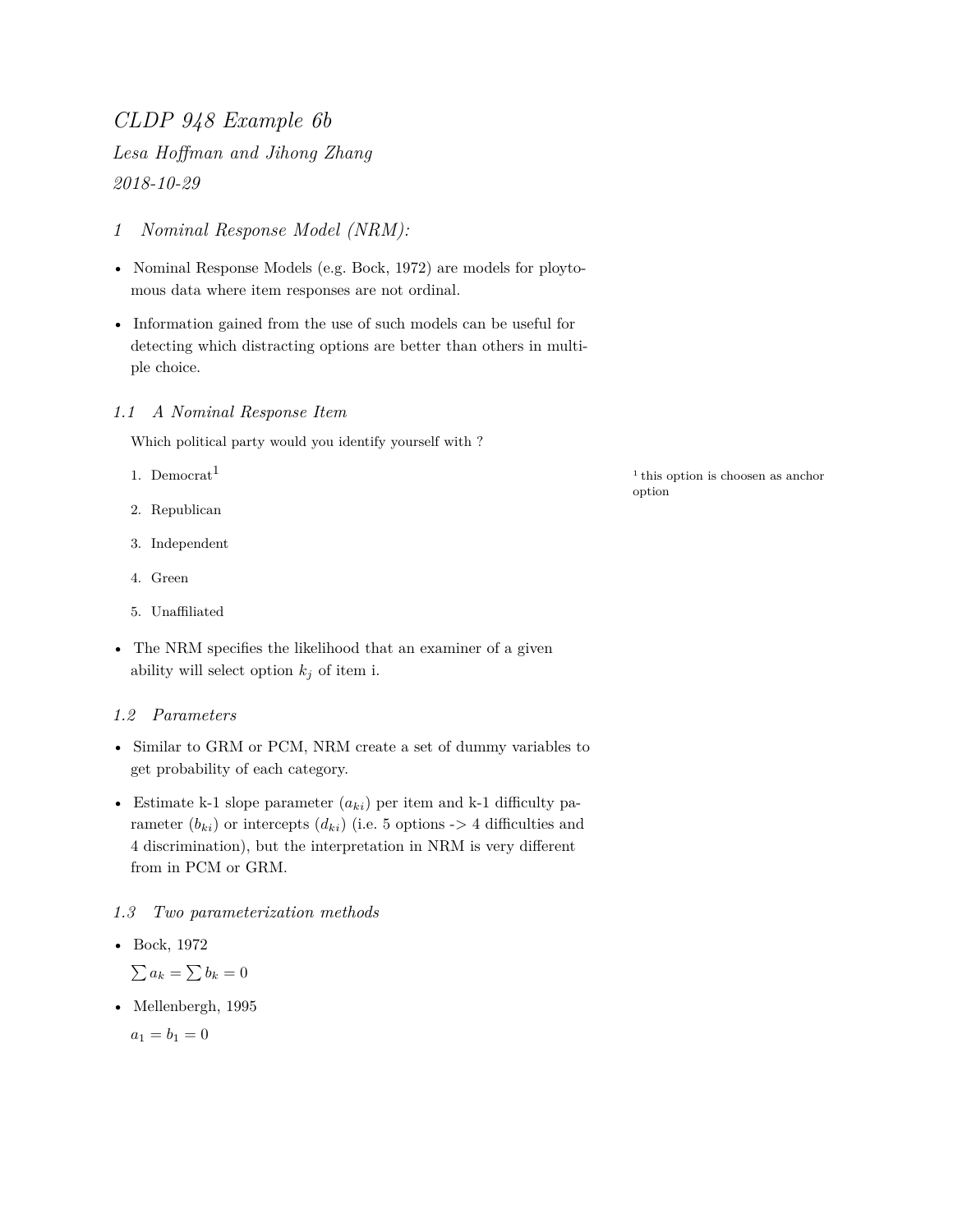#### *1.4 Mirt example: NRM for 4-Category Item*

mirt package provides convenient tools to fit NRM model. But the identification method is different from Mplus by Bock 1972. mirt uses the form  $z = d + a_1 * ak * \theta$  $z = d + a_1 * ak * \theta$  $z = d + a_1 * ak * \theta$  where the ak terms serve as 'scoring' coefs (indicate the ordering of the categories) while the a1 represents the overall slope(discrimination) parameter across all categories. For d parameter, those are the likelihood of being endorsed when  $\theta = 0$ (larger d values indicate that a category was more likely selected when theta equals 0).

The probability of choosing k category response is:

$$
P(x = k|\theta) = \frac{e^{ak_{k-1}*(a_1*\theta) + d_{k-1}}}{\sum_{1}^{k} e^{ak_{k-1}*(a_1*\theta) + d_{(k-1)}}}
$$

$$
z_{k-1} = ak_{k-1} * a_1 * \theta + d_{k-1}
$$

Then,

$$
P(x = k|\theta) = \frac{e^z}{\sum_1^k e^z}
$$

For example, for people whose trait level is 0, if d2 larger than d3, z2 will then be larger than  $z3$ . Then, the  $e^{z_2}$  (nominator) will be larger than  $e^{z_3}$ . Since the denominator( $\sum_1^k e^{z}$ )) is same for all categories, the likelihood of choosing category 3  $(P_{x=3})$  will be larger than the likelihood of choosing category 4 (see Figure [1](#page-2-0)).

|  | $\mathrm{a1}\quad \mathrm{ak0} \qquad \mathrm{ak1} \qquad \mathrm{ak2}\quad \mathrm{ak3}\quad \mathrm{d0} \qquad \mathrm{d1} \qquad \mathrm{d2} \qquad \mathrm{d3}$ |  |  |  |
|--|---------------------------------------------------------------------------------------------------------------------------------------------------------------------|--|--|--|
|  | 87 0 -7.858 -6.481 3 0 1.881 4.025 2.760                                                                                                                            |  |  |  |

Table 1: NRM parameters

| Comfort     | 0.087 | $\theta$ | -7.858    | $-6.481$  |   |                  | 1.881 | 4.025 | 2.760 |
|-------------|-------|----------|-----------|-----------|---|------------------|-------|-------|-------|
| Environment | 0.067 | $\Omega$ | $-22.738$ | $-21.050$ | 3 |                  | 1.195 | 1.723 | 1.360 |
| Work        | 0.155 | $\theta$ | $-5.940$  | $-3.637$  |   |                  | 1.089 | 1.918 | 0.237 |
| Future      | 0.184 | $\theta$ | $-3.783$  | $-3.583$  |   | $\theta$         | 1.642 | 2.722 | 1.647 |
| Technology  | 0.046 | $\theta$ | $-29.292$ | -27.889   | 3 | $\mathbf{0}$     | 1.740 | 2.311 | 1.858 |
| Industry    | 0.087 | $\Omega$ | $-21.854$ | $-24.599$ | 3 | $\left( \right)$ | 1.703 | 2.881 | 2.612 |
| Benefit     | 0.137 | $\theta$ | $-6.477$  | $-5.188$  | 3 | $\theta$         | 1.601 | 2.303 | 1.072 |

### *1.5 Another Parameterization Method*

Bock's (1972) original formulation of the nominal model was

$$
P_{(u=k|\theta)} = \frac{exp(a_k\theta + c_k)}{\sum_i exp(a_k\theta + c_k)}
$$

the curve tracing the probability that the item response u is in category k is a function of the latent variable  $\theta$  with vector parameters a and c.  $k = 0, 1, \dots, m - 1$  for an item with m response categories.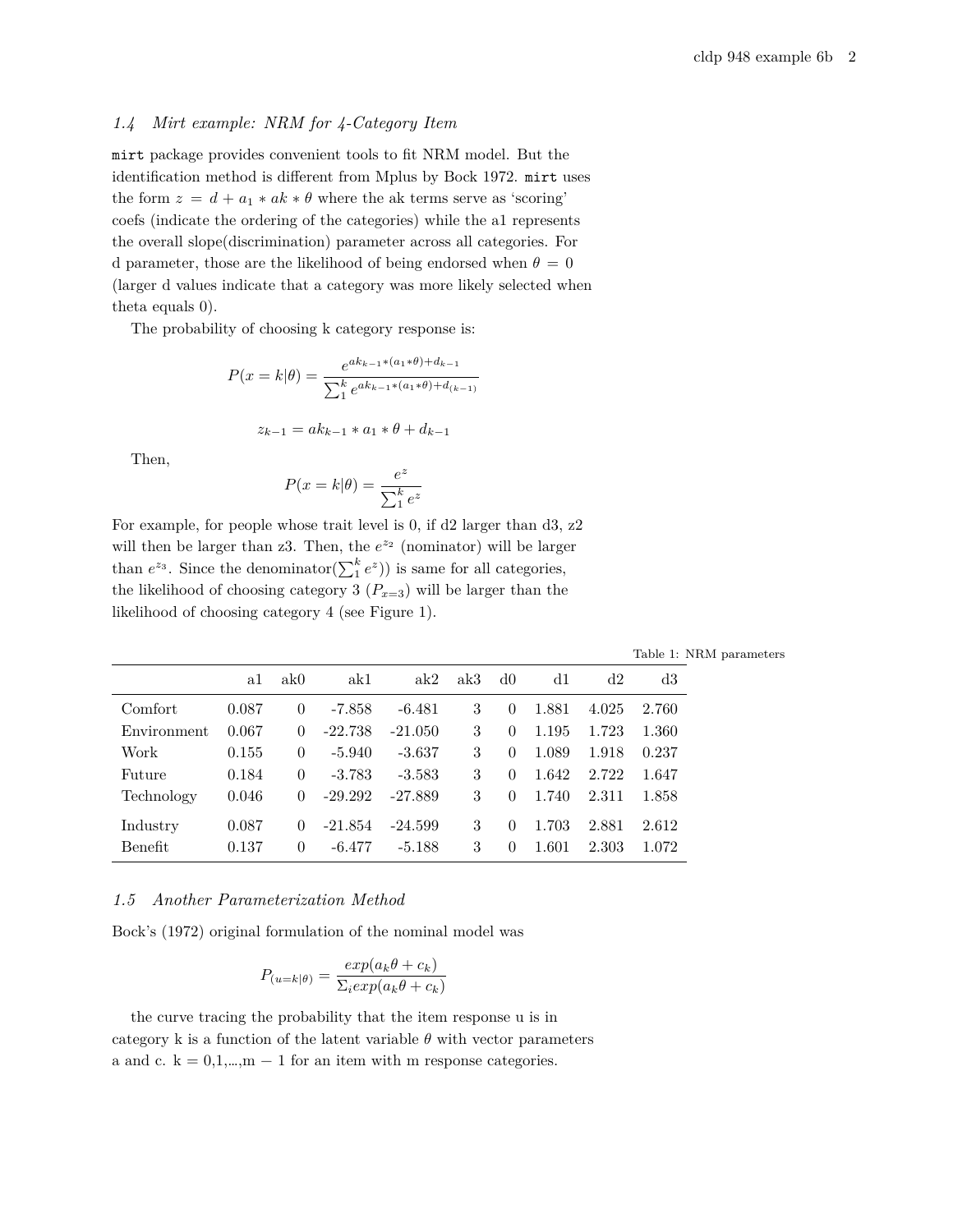|                |           |              |              |           |              | Table 2: IRT version |           |              |
|----------------|-----------|--------------|--------------|-----------|--------------|----------------------|-----------|--------------|
|                | a1        | a2           | a3           | a4        | c1           | c2                   | c3        | c4           |
| Comfort        | 0.2479192 | $-0.4393110$ | $-0.3188852$ | 0.5102770 | $-2.1664458$ | $-0.2855718$         | 1.8583455 | 0.5936722    |
| Environment    | 0.6834829 | $-0.8405704$ | $-0.7274799$ | 0.8845673 | $-1.0695872$ | 0.1254844            | 0.6538681 | 0.2902346    |
| Work           | 0.2551751 | $-0.6666461$ | $-0.3092425$ | 0.7207136 | $-0.8110968$ | 0.2781844            | 1.1068668 | $-0.5739544$ |
| Future         | 0.2005983 | $-0.4946839$ | $-0.4579307$ | 0.7520163 | $-1.5027516$ | 0.1392060            | 1.2190123 | 0.1445333    |
| Technology     | 0.6254204 | $-0.7270765$ | $-0.6622835$ | 0.7639396 | $-1.4773630$ | 0.2628401            | 0.8337212 | 0.3808017    |
| Industry       | 0.9480691 | $-0.9591746$ | -1.1987801   | 1.2098856 | $-1.7992223$ | $-0.0961823$         | 1.0822432 | 0.8131614    |
| <b>Benefit</b> | 0.2973991 | $-0.5917818$ | $-0.4148605$ | 0.7092432 | $-1.2440319$ | 0.3570904            | 1.0589349 | $-0.1719934$ |



<span id="page-2-0"></span>Figure 1: Category Response Curves

The author of mirt package said that in the nominal model this parametrization helps to identify the empirical ordering of the categories by inspecting the ak values. Larger values indicate that the item category is more positively related to the latent trait(s) being measured. For instance, if an item was truly ordinal (such as a Likert scale), and had 4 response categories, we would expect to see  $a_{k_0} < a_{k_1} < a_{k_2} < a_{k_3}$  following estimation. If on the other hand  $a_{k_0} > a_{k_1}$  then it would appear that the second category is less related to to the trait than the first, and therefore the second category should be understood as the 'lowest score'.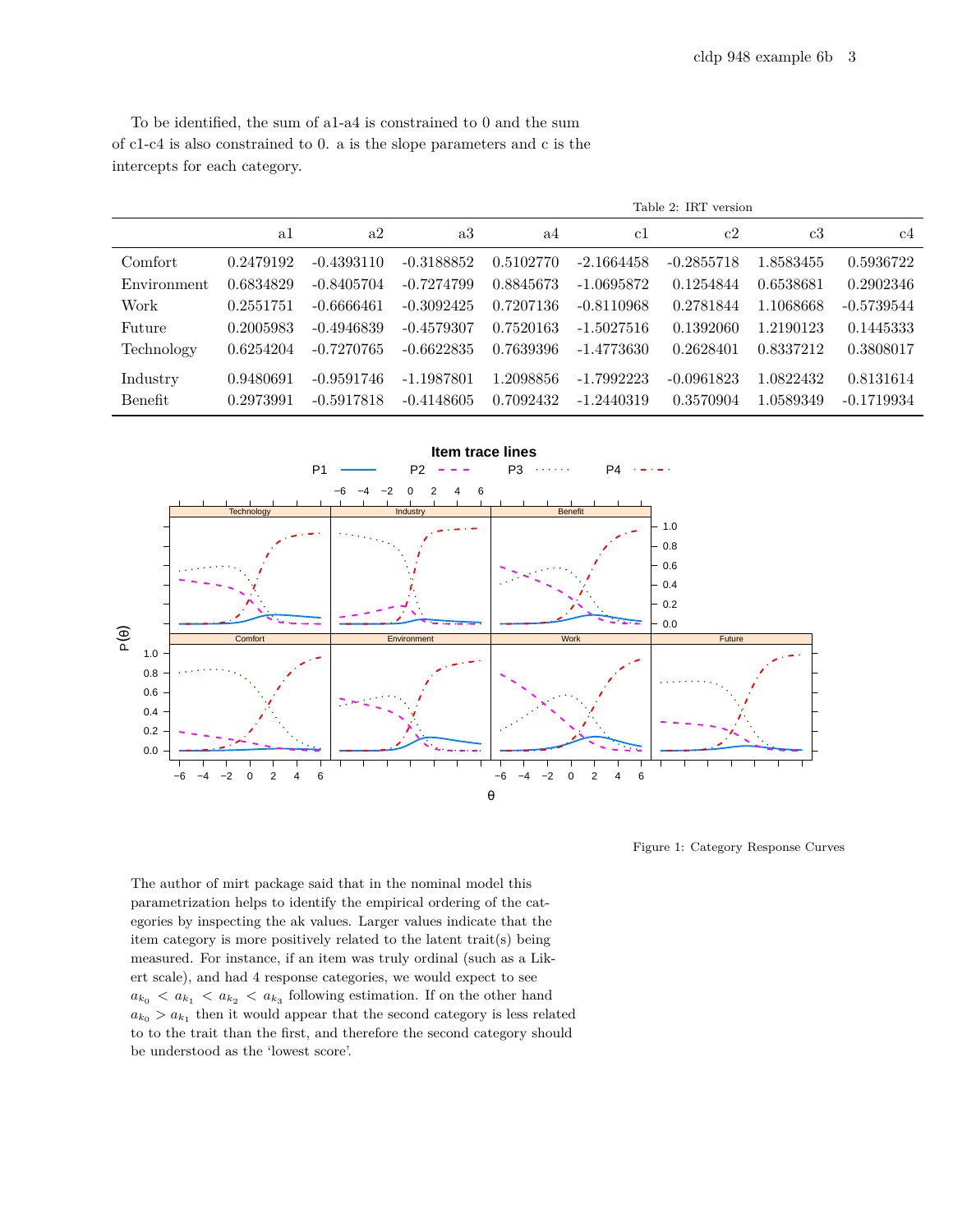# *1.6 Mplus Version*

is different from mirt results above.

item Load1 Load2 Load3 Int1 Int2 Int3 Comfort 0.243 0.953 0.896 -2.758 -0.843 1.286 Environment -0.216 1.559 1.477 -1.634 -0.220 0.293 Work 0.680 1.599 1.211 -0.096 0.963 1.804 Future 0.647 1.449 1.375 -1.576 0.057 1.149 Technology -0.452 1.254 1.262 -2.283 -0.176 0.367 Industry -0.386 1.846 2.097 -3.089 -0.980 0.201 Benefit 0.517 1.465 1.256 -1.001 0.589 1.302

Same data was estimated in NRM with Mplus. But parameterization

Table 3: Parameter table mplus version

| item        | Load L   | Load2 | Load3 | Int I    | Int2     | Int3  |
|-------------|----------|-------|-------|----------|----------|-------|
| Comfort     | 0.243    | 0.953 | 0.896 | $-2.758$ | $-0.843$ | 1.286 |
| Environment | $-0.216$ | 1.559 | 1.477 | $-1.634$ | $-0.220$ | 0.293 |
| Work        | 0.680    | 1.599 | 1.211 | $-0.096$ | 0.963    | 1.804 |
| Future      | 0.647    | 1.449 | 1.375 | $-1.576$ | 0.057    | 1.149 |
| Technology  | $-0.452$ | 1.254 | 1.262 | $-2.283$ | $-0.176$ | 0.367 |
| Industry    | $-0.386$ | 1.846 | 2.097 | $-3.089$ | $-0.980$ | 0.201 |
| Benefit     | 0.517    | 1.465 | 1.256 | $-1.001$ | 0.589    | 1.302 |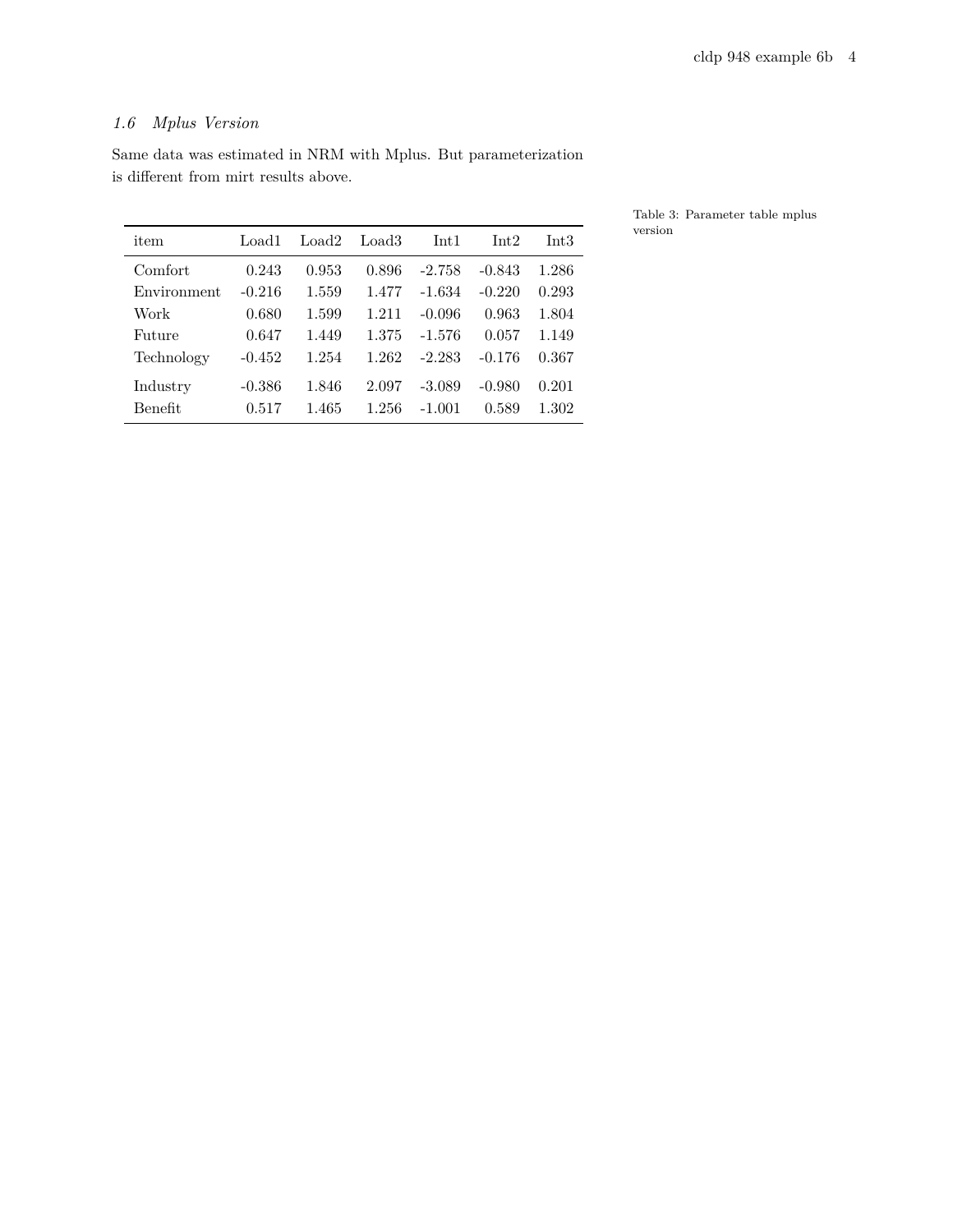### *2 Semiordered Partical Credit Model*

### *2.1 Example Data*

This original data comes from the a 36-item stress measure that was developed to assess acculturative stress among persons of Mexican origin living in the United States, was tested on a community sample of 174 adults (117 women, 57 men). Seven items<sup>2</sup> were selected as sample data. **Show that as well as NA** option sample data.

- 1. CS1. It bothers me when people pressure me to assimilate to the American ways of doing things.
- 2. CS2. It bothers me when people do not respect my Mexican/Latino values.
- 3. CS3. Because of my cultural background, I have a hard time fitting in with Whites.
- 4. CS4. I feel uncomfortable when others expect me to know American ways of doing things.
- 5. CS5. I do not feel accepted by Whites.
- 6. CS6. I feel uncomfortable when I have to choose between Mexican/Latino and American ways of doing things.
- 7. CS7. People look down upon me if I practice Mexican/Latino customs.

<sup>2</sup> the scale of items includes 5-point

Table 4: Item Scales

|          |  | Does not apply Not at all stressful A little stressful Somewhat stressful Quite stressful Extremely stressful |  |
|----------|--|---------------------------------------------------------------------------------------------------------------|--|
| Original |  |                                                                                                               |  |
| Reversed |  |                                                                                                               |  |

**Mplus Code to Read in Data:**

```
TITLE: GPCM via NRM for checking code
            Divide by loadings in steps only
DATA: FILE = lesa.csv;
VARIABLE:
    ! cso = Original: 1=NA, then 2-6 Likert
    ! lik = Likert only: NA=missing, then 2-6
    ! nar = NA binary indicator: 0=NA, 1=Likert
    ! csr = Reverse: 6=NA, 5-1 Likert
    ! likr = Reverse: NA=missing, then 6-2
      !needed so that first=reference as in PCM because last=ref in NRM
   NAMES = ID cso1-cso11 lik1-lik11 nar1-nar11
            csr1-csr11 likr1-likr11;
   USEVARIABLES = csr1-csr7;
   NOMINAL = csr1-csr7;
```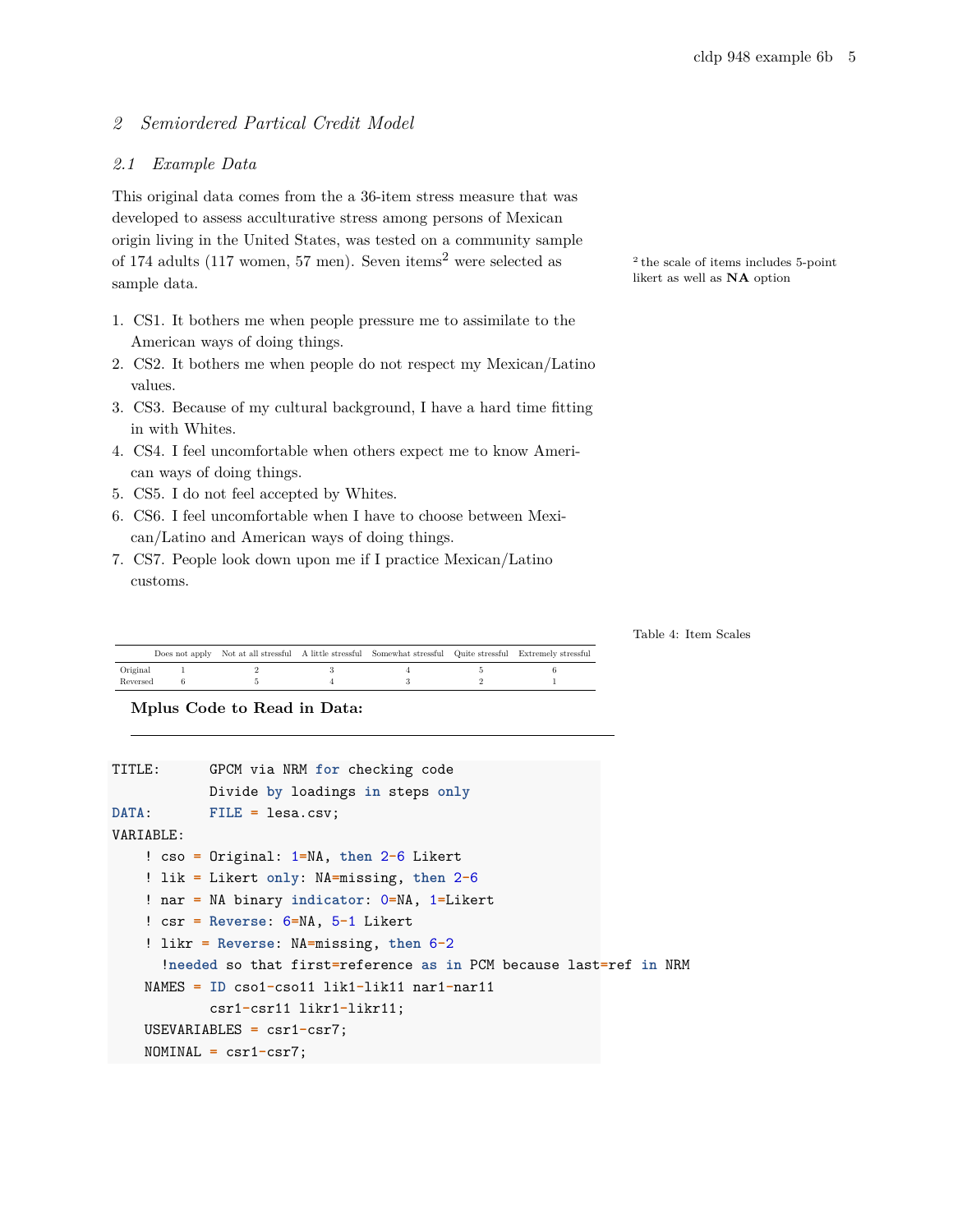

Figure 2: Distributions of item response.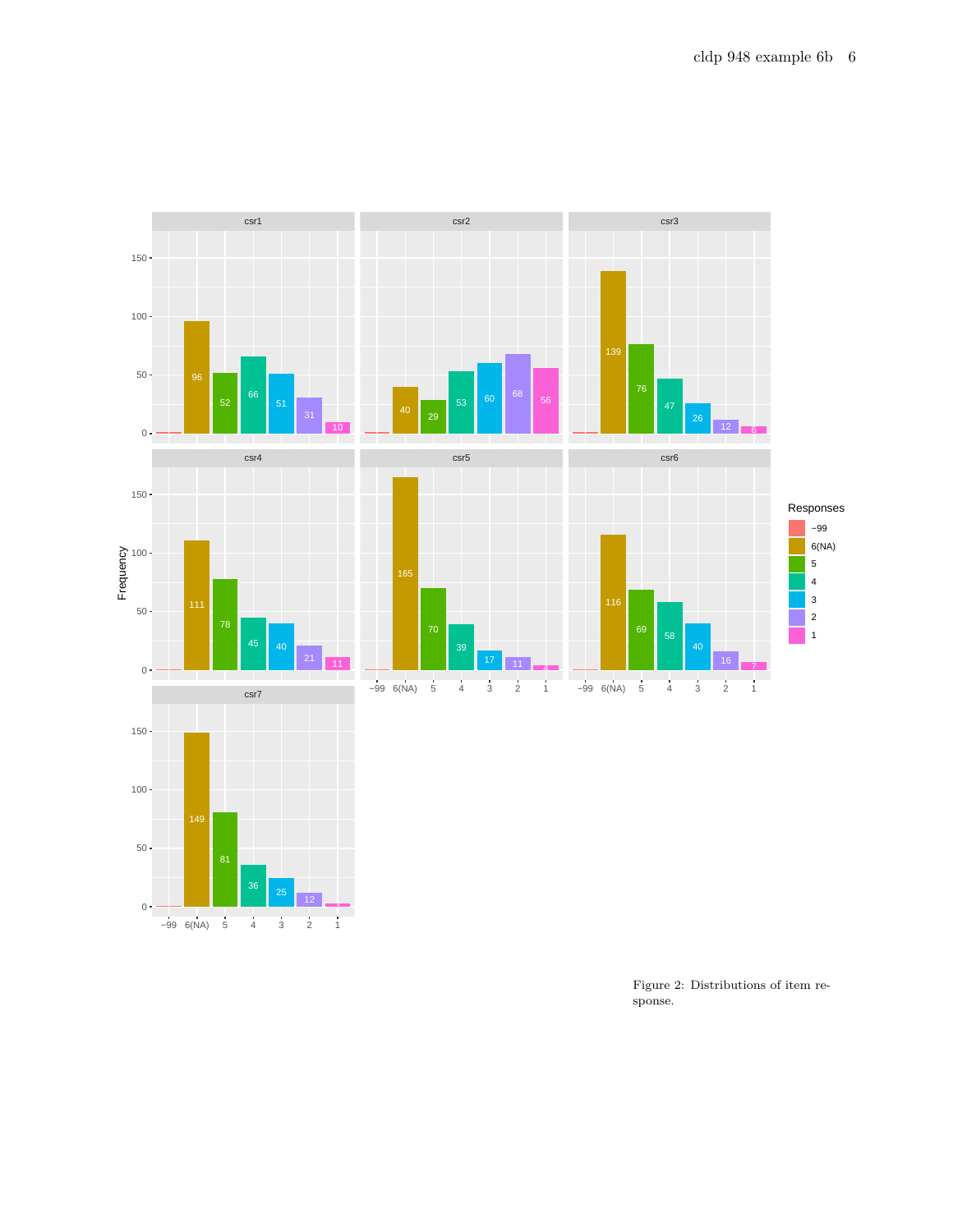MISSING **= ALL** (**-**99);

ANALYSIS: ESTIMATOR **=** ML; !PLOT: **TYPE =** PLOT1 PLOT2 PLOT3; !SAVEDATA: SAVE **=** FSCORES; **FILE =** theta.dat; MISSFLAG**=**99;

#### *2.2 Parameters*

When fitting nominal response models in Mplus, [a set of dummy](http://www.statmodel2.com/discussion/messages/23/4426.html?1379607963) [variables should be created](http://www.statmodel2.com/discussion/messages/23/4426.html?1379607963). For example, a 6-category item will be divided to 5 dummy variables. Five sub-models are then estimated for this item:

- **6 vs.** 1: Logit(6 vs. 1) =  $-\tau_{5i} + \lambda_{5i}F_s$
- **5 vs.** 1: Logit(5 vs. 1) =  $-\tau_{4i} + \lambda_{4i}F_s$
- **4 vs.** 1: Logit(4 vs. 1) =  $-\tau_{3i} + \lambda_{3i}F_s$
- **3 vs.** 1: Logit(3 vs. 1) =  $-\tau_{2i} + \lambda_{2i}F_s$
- **2 vs.** 1: Logit(2 vs. 1) =  $-\tau_{1i} + \lambda_{1i}F_s$

| NA |       | Not at all |            | A little |                   | Somewhat |            | Quite          |            | Extremely |
|----|-------|------------|------------|----------|-------------------|----------|------------|----------------|------------|-----------|
| 6  |       | 5          |            | 4        |                   | 3        |            | $\overline{2}$ |            |           |
|    | Load5 |            | Load4      |          | Load <sub>3</sub> |          | Load2      |                | Load       |           |
|    | Int5  |            | Int4       |          | Int3              |          | Int2       |                | Int1       |           |
|    |       |            | Step4      |          | Step3             |          | Step2      |                | Step1      |           |
|    |       |            | threshold4 |          | threshold3        |          | threshold2 |                | threshold1 |           |
|    |       | Cat5       |            | Cat4     |                   | Cat3     |            | Cat2           |            | Cat1      |

Factor Loading <sup>3</sup> and item intercepts are reverse labeled to reverse <sup>3</sup> For example, **Load5\_I1** refers the reverse-ordered item responses.

Model is identified with Z-Scored method (Factor Variance=1, Factor Mean  $= 0$ , each item has 5 estimated factor loading and intercepts). **Load\_I** is the slope for 1 vs 2, which is set as reference.

Loadings: Load5-Load; Intercepts: Int5-Int1; Steps: Step4-Step1; Category: Cat5-Cat1

to the loading of response 6 (Not Applicable) vs 5 (Not at all Stressful) for item 1; **Load4\_I1** refers to the loading of original response 3 (Somewhat stressful) vs 4 (A little Stressful) for item 1; **Load3\_I7** refers to the loading of 3 (Somewhat stressful) vs 4 (A little stressful) for item 7.

```
MODEL:
```

```
! GPCM is a special case of the NRM with lamda equals k-1
! Factor is presssure to acculturate (5 ordered categories, 1 nominal)
! Labels are backwards because to reverse the reverse-ordering
 PRESS BY
 csr1#1* csr1#2* csr1#3* csr1#4* csr1#5* (Load5_I1 Load4_I1 Load3_I1 Load2_I1 Load_I1)
 csr2#1* csr2#2* csr2#3* csr2#4* csr2#5* (Load5_I2 Load4_I2 Load3_I2 Load2_I2 Load_I2)
 csr3#1* csr3#2* csr3#3* csr3#4* csr3#5* (Load5_I3 Load4_I3 Load3_I3 Load2_I3 Load_I3)
 csr4#1* csr4#2* csr4#3* csr4#4* csr4#5* (Load5_I4 Load4_I4 Load3_I4 Load2_I4 Load_I4)
 csr5#1* csr5#2* csr5#3* csr5#4* csr5#5* (Load5_I5 Load4_I5 Load3_I5 Load2_I5 Load_I5)
 csr6#1* csr6#2* csr6#3* csr6#4* csr6#5* (Load5_I6 Load4_I6 Load3_I6 Load2_I6 Load_I6)
 csr7#1* csr7#2* csr7#3* csr7#4* csr7#5* (Load5_I7 Load4_I7 Load3_I7 Load2_I7 Load_I7);
```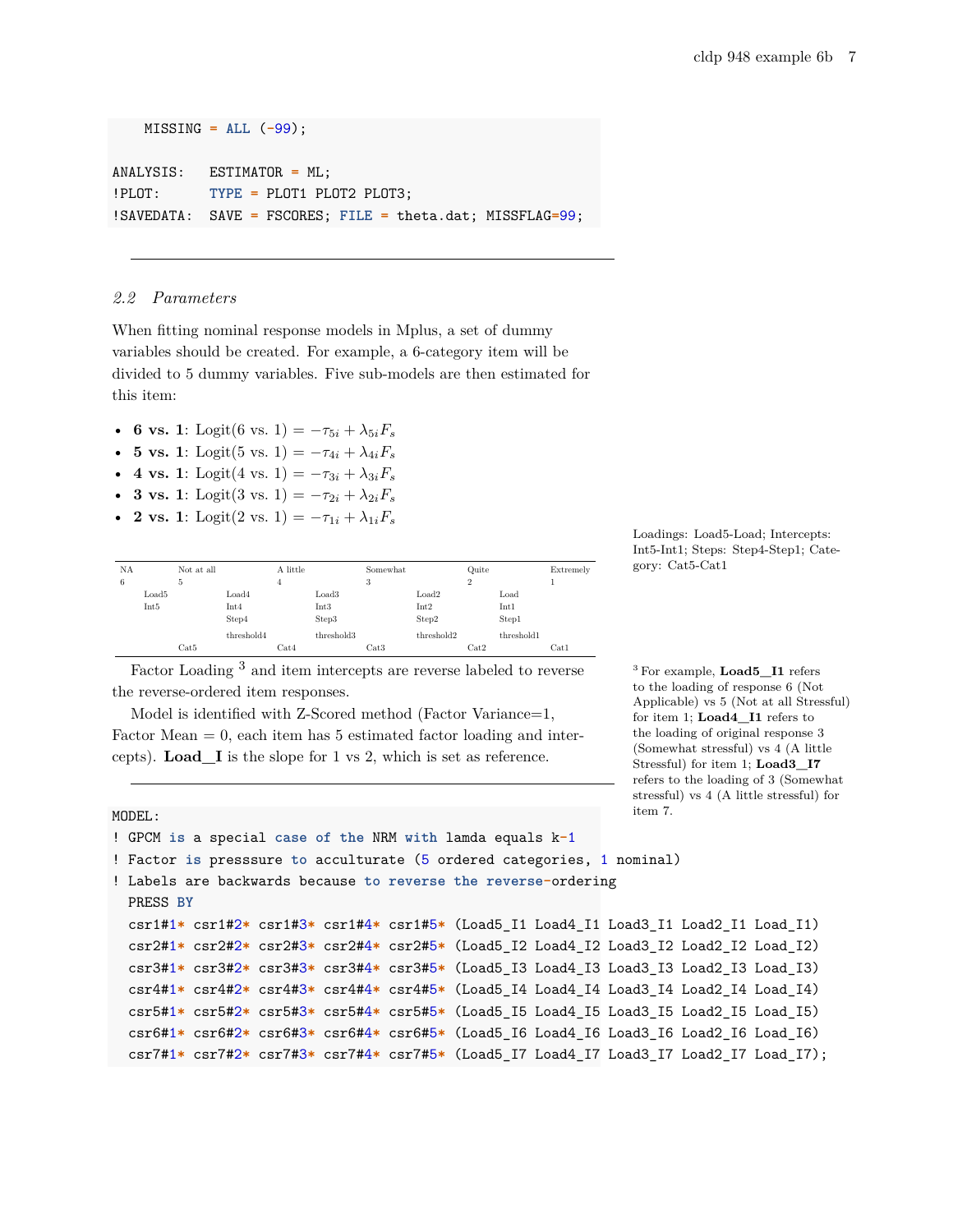```
! Label all submodel intercepts to reverse the reverse order
  [csr1#1-csr7#1*] (Int5_I1-Int5_I7); ! Will not be constrained
  [csr1#2-csr7#2*] (Int4_I1-Int4_I7); ! 5 vs 1
  [csr1#3-csr7#3*] (Int3_I1-Int3_I7); ! 4 vs 1
  [csr1#4-csr7#4*] (Int2_I1-Int2_I7); ! 3 vs 1
  [csr1#5-csr7#5*] (Int1_I1-Int1_I7); ! 2 vs 1
! Will become factor mean=0 and variance=1 for identification and labeled
  [PRESS*] (FactMean); PRESS* (FactVar);
```
#### **Model Constrain:**

*For Likert Responses:*

The semi-ordered GPCM is modeled as a constrained version of the NRM, the slopes<sup>4</sup> for the response categories are constrained such that  $44$ 

 $\lambda_{ik} = (k-1)\lambda_{ii}, k = 1, ..., K$ 

in which  $\lambda_{1i}$  is the slope for 2 vs. 1 dummuy variable in the GPCM. However, the slope for NA vs. 1 sub-model<sup>5</sup> is not constrained and  $5$ freely estimated.

The slopes for k+1 vs. 1 sub-model are constrained to  $k^* \lambda_{1j}$ :

$$
\lambda_{2i} = 2 * \lambda_{1i}
$$

$$
\lambda_{3i} = 3 * \lambda_{1i}
$$

$$
\lambda_{4i} = 4 * \lambda_{1i}
$$

The step parameters  $6$  are the trait level needed for a 50% probabil-<sup>6</sup> labeled as **Step1 I**# in *Mplus* ity of endorsing the higher binary category.

$$
s_{ik} = \frac{-(\tau_{ik} - \tau_{i(k-1)})}{\lambda_{ik}}
$$

in which  $\tau_{ik}$ <sup>7</sup> is the intercept for dummy coding sub-model of category k vs. 1.

*IRT version parameters:*

The slopes for likert responses and NA response are:

$$
a_{ki}=\lambda_{1i}
$$

$$
a_{iNA} = \lambda_{5i}
$$

Thus, the difficulty of NA category<sup>8</sup> could be calculated as:  $8^8$ 

$$
b_{iNA}=-\frac{\tau_{iNA}}{\lambda_{iNA}}=-\frac{\tau_{5i}}{\lambda_{5i}}
$$

 $^4$  labeled as Load(1,2,3,4)\_I# in *Mplus* code

 $^5$  labeled as  $\textbf{Load5}\_\textbf{I}\#$  in Mplus

labeled as **Int1\_I#** in *Mplus code*

labeled as **BNa\_I#** in *Mplus*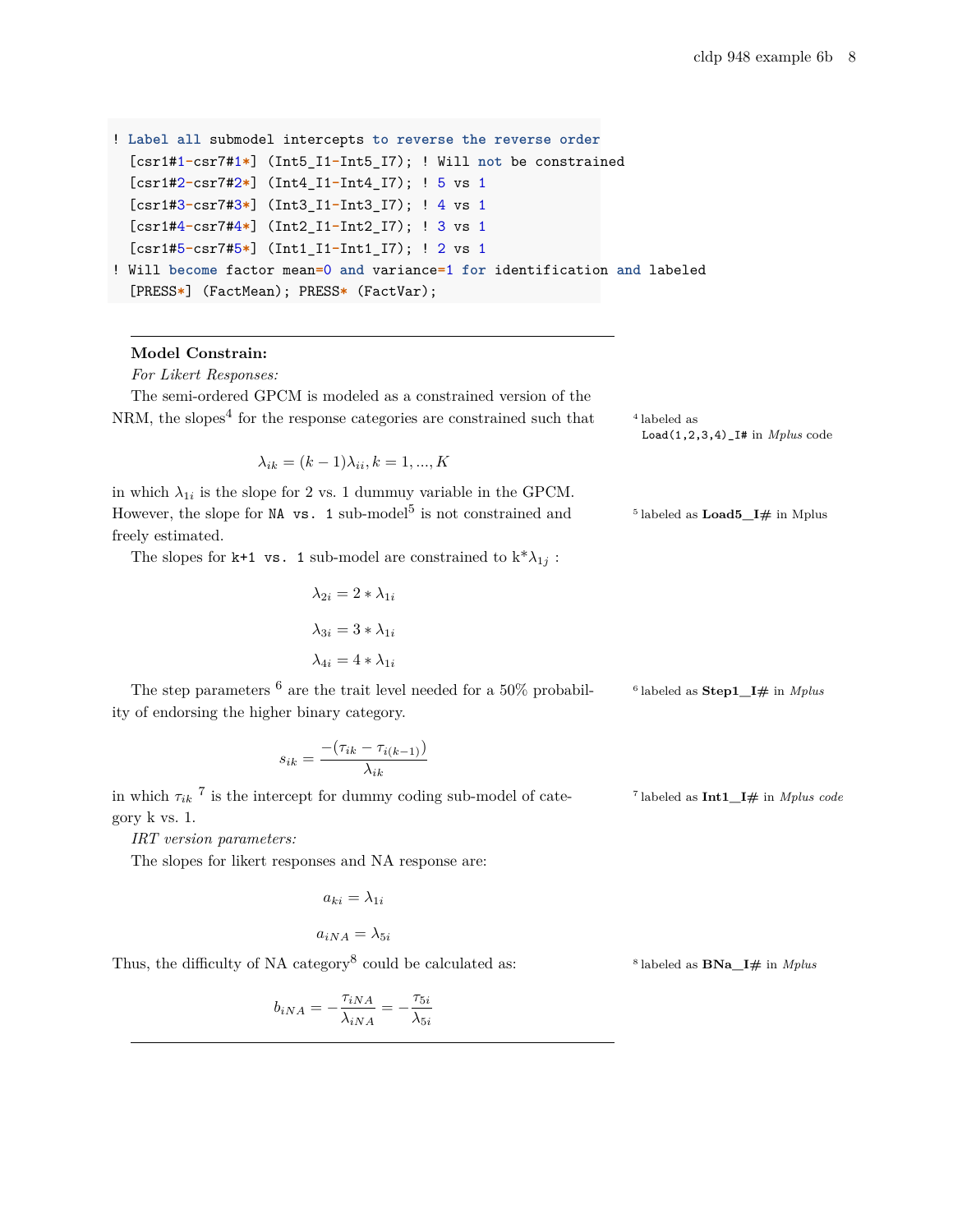```
MODEL CONSTRAINT: ! Identification here so can use below
FactMean=0; FactVar=1;
! BELOW: DO (begin, end), replace # with index
! Slope for 1 vs 2 (Load) is estimated, others constrained as multiples
! Slope for NA category (Load5) is not constrained
 DO (1,7) Load4_I# = 4*Load_I#;
 DO (1,7) Load3_I# = 3*Load_I#;
 DO (1,7) Load2_I# = 2*Load_I#;
! Create new IRT parameters
! Define shared Likert and NA discriminations for convenience
 NEW(ALik_I1-ALik_I7 ANa_I1-ANa_I7);
 DO (1,7) ALik_I# = Load_I#;
 DO (1,7) ANa_I# = Load5_I#;
! Define difficulty for NA response from intercept
 NEW(BNa_I1-BNa_I7);
 DO (1,7) BNa_I# = -1*Int5_I#/Load5_I#;
! Define step difficulties (-1 because uses intercepts, not thresholds)
 NEW(Step1_I1-Step1_I7 Step2_I1-Step2_I7 Step3_I1-Step3_I7 Step4_I1-Step4_I7);
 DO (1,7) Step1_I# = -1*(Int1_I#-0) /Load_I#; ! From 1 to 2
 DO (1,7) Step2_I# = -1*(Int2_I#-Int1_I#)/Load_I#; ! From 2 to 3
 DO (1,7) Step3_I# = -1*(Int3_I#-Int2_I#)/Load_I#; ! From 3 to 4
 DO (1,7) Step4_I# = -1*(Int4_I#-Int3_I#)/Load_I#; ! From 4 to 5
! Define average item locations
 NEW (Loc_I1-Loc_I7);
 DO (1,7) Loc_I# = (Step1_I#+ Step2_I#+ Step3_I#+ Step4_I#)/4;
! Define "item categories"
 NEW(Cat1_I1-Cat1_I7 Cat2_I1-Cat2_I7 Cat3_I1-Cat3_I7 Cat4_I1-Cat4_I7 Cat5_I1-Cat5_I7);
 DO (1,7) Cat1_I# = 0;
 DO (1,7) Cat2_I# = -1*(Step1_I#-Loc_I#);
 DO (1,7) Cat3_I# = -1*(Step2_I#-Loc_I#);
 DO (1,7) Cat4_I# = -1*(Step3_I#-Loc_I#);
 DO (1,7) Cat5_I# = -1*(Step4_I#-Loc_I#);
! Recreate Mplus thresholds labeled "steps"
 NEW(T1_I1-T1_I7 T2_I1-T2_I7 T3_I1-T3_I7 T4_I1-T4_I7);
 DO (1,7) T1_I# = Load_I#*Step1_I#;
 DO (1,7) T2_I# = Load_I#*Step2_I#;
```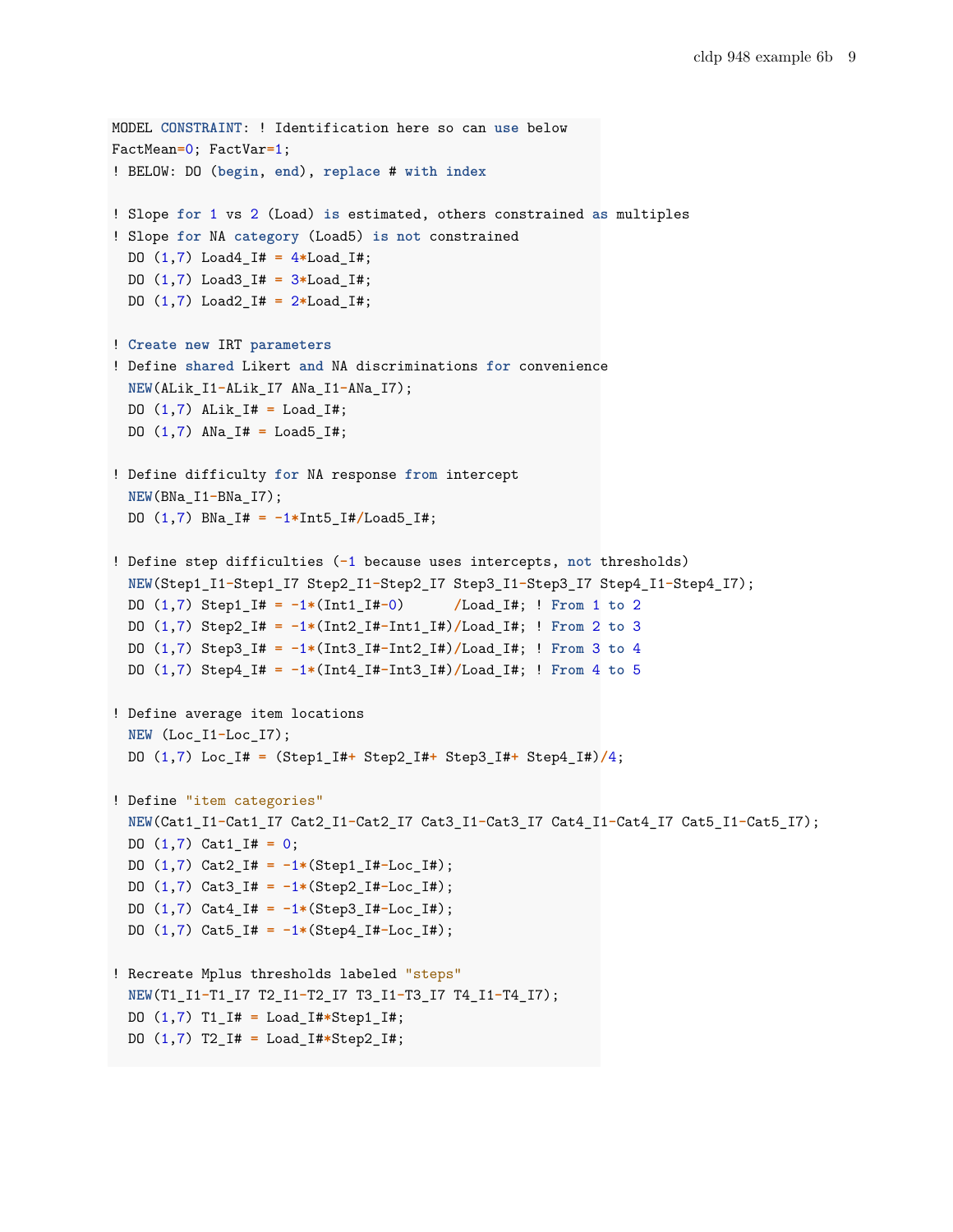DO (1,7) T3\_I# **=** Load\_I#**\***Step3\_I#; DO (1,7) T4\_I# **=** Load\_I#**\***Step4\_I#;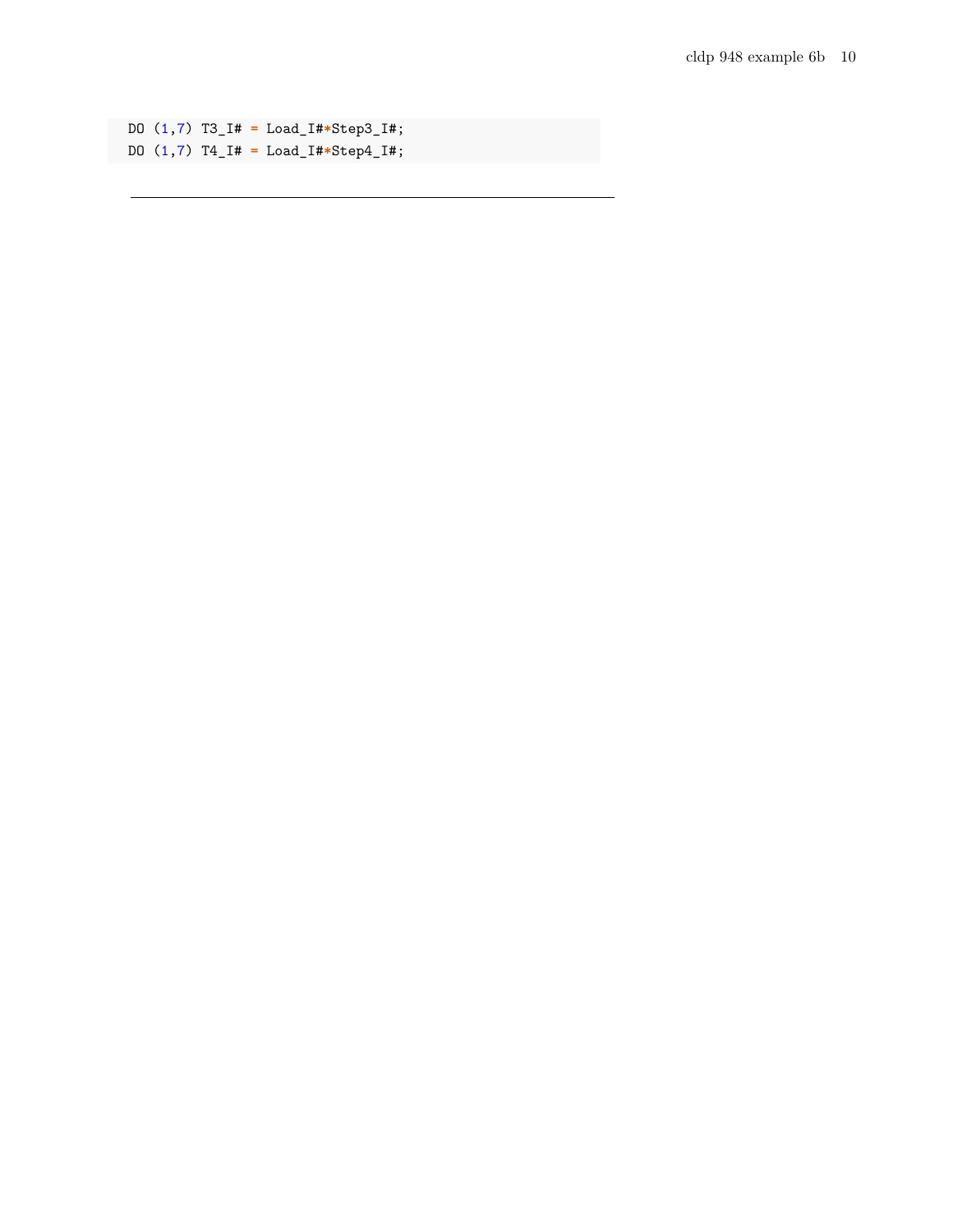# *2.3 Output*

|          |               |               |               |               |               | Iable 5: Predicted Pro<br>$_{\rm CSR1}$ |
|----------|---------------|---------------|---------------|---------------|---------------|-----------------------------------------|
|          | Category 1    | Category 2    | Category 3    | Category 4    | Category 5    | Category 6                              |
|          | Extremely     | Quite         | Somewhat      | A little      | Not at all    | NA                                      |
| $\theta$ | $P_1(\theta)$ | $P_2(\theta)$ | $P_3(\theta)$ | $P_4(\theta)$ | $P_5(\theta)$ | $P_6(\theta)$                           |
| $-3.0$   | 0.8879        | 0.0932        | 0.0173        | 0.0015        | 0.0001        | 0.0000                                  |
| $-2.5$   | 0.8424        | 0.1222        | 0.0313        | 0.0038        | 0.0003        | 0.0000                                  |
| $-2.0$   | 0.7785        | 0.1559        | 0.0552        | 0.0093        | 0.0010        | 0.0001                                  |
| $-1.5$   | 0.6904        | 0.1910        | 0.0933        | 0.0216        | 0.0031        | 0.0005                                  |
| $-1.0$   | 0.5741        | 0.2194        | 0.1479        | 0.0474        | 0.0095        | 0.0017                                  |
| $-0.5$   | 0.4330        | 0.2285        | 0.2128        | 0.0942        | 0.0261        | 0.0055                                  |
| 0.0      | 0.2848        | 0.2076        | 0.2669        | 0.1632        | 0.0624        | 0.0151                                  |
| 0.5      | 0.1581        | 0.1592        | 0.2826        | 0.2386        | 0.1261        | 0.0353                                  |
| 1.0      | 0.0735        | 0.1022        | 0.2503        | 0.2920        | 0.2131        | 0.0690                                  |
| $1.5\,$  | 0.0291        | 0.0559        | 0.1889        | 0.3044        | 0.3068        | 0.1149                                  |
| 2.0      | 0.0101        | 0.0269        | 0.1256        | 0.2796        | 0.3892        | 0.1685                                  |
| $2.5\,$  | 0.0032        | 0.0118        | 0.0761        | 0.2339        | 0.4498        | 0.2252                                  |
| 3.0      | 0.0010        | 0.0048        | 0.0431        | 0.1831        | 0.4865        | 0.2815                                  |

Table 5: Predicted Probability for

Table 6: Likert Responses

|                | <b>Slope</b> |       | Step1 $(1 \text{ vs } 2)$ |       | Step $2(s)$ (2 vs 3) |       | Step 3 $(3 \text{ vs } 4)$ |       | Step 4 $(4 \text{ vs } 5)$ |       |
|----------------|--------------|-------|---------------------------|-------|----------------------|-------|----------------------------|-------|----------------------------|-------|
| <i>Item</i>    | Estimate     | SЕ    | Estimate                  | SЕ    | Estimate             | SЕ    | Estimate                   | SЕ    | Estimate                   | SЕ    |
|                | 0.646        | 0.095 | 0.489                     | 0.322 | $-0.388$             | 0.303 | 0.762                      | 0.302 | 1.488                      | 0.373 |
| $\overline{2}$ | 0.528        | 0.090 | $-0.239$                  | 0.499 | $-1.601$             | 0.478 | $-0.330$                   | 0.369 | 0.005                      | 0.353 |
| 3              | 1.878        | 0.294 | 0.087                     | 0.113 | 0.659                | 0.126 | 1.153                      | 0.161 | 1.684                      | 0.227 |
| 4              | 1.623        | 0.255 | $-0.195$                  | 0.124 | 0.541                | 0.142 | 0.688                      | 0.155 | 1.407                      | 0.200 |
| 5              | 1.932        | 0.315 | 0.349                     | 0.116 | 0.849                | 0.133 | 1.433                      | 0.190 | 1.732                      | 0.246 |
| 6              | 0.881        | 0.123 | 0.243                     | 0.211 | 0.383                | 0.216 | 1.044                      | 0.251 | 2.093                      | 0.373 |
| 7              | 1.309        | 0.190 | 0.281                     | 0.143 | 1.034                | 0.185 | 1.133                      | 0.220 | 1.860                      | 0.305 |

*2.4 Figures*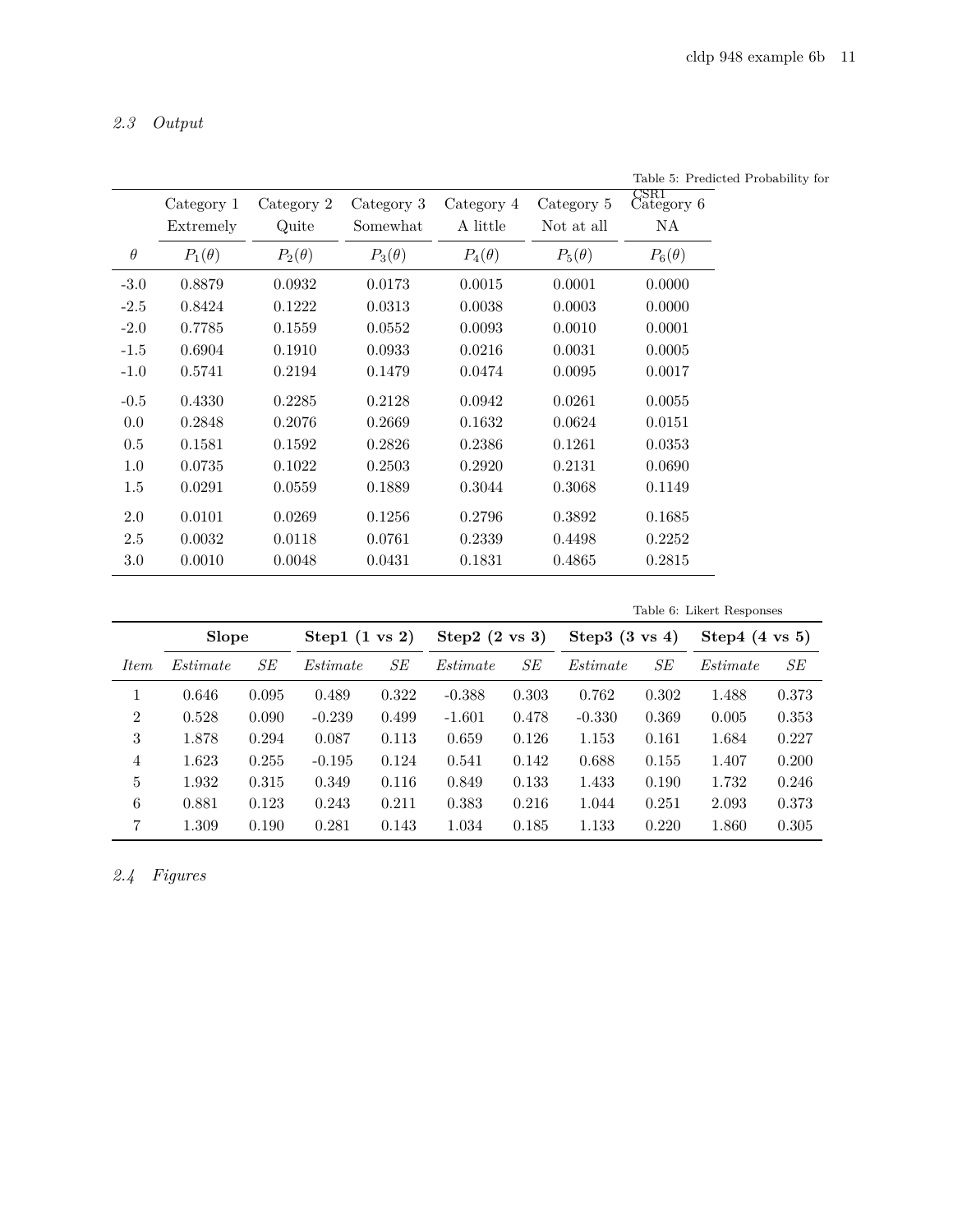

Category Response Curves for reversed−coded Items

Figure 3: Category Response Curves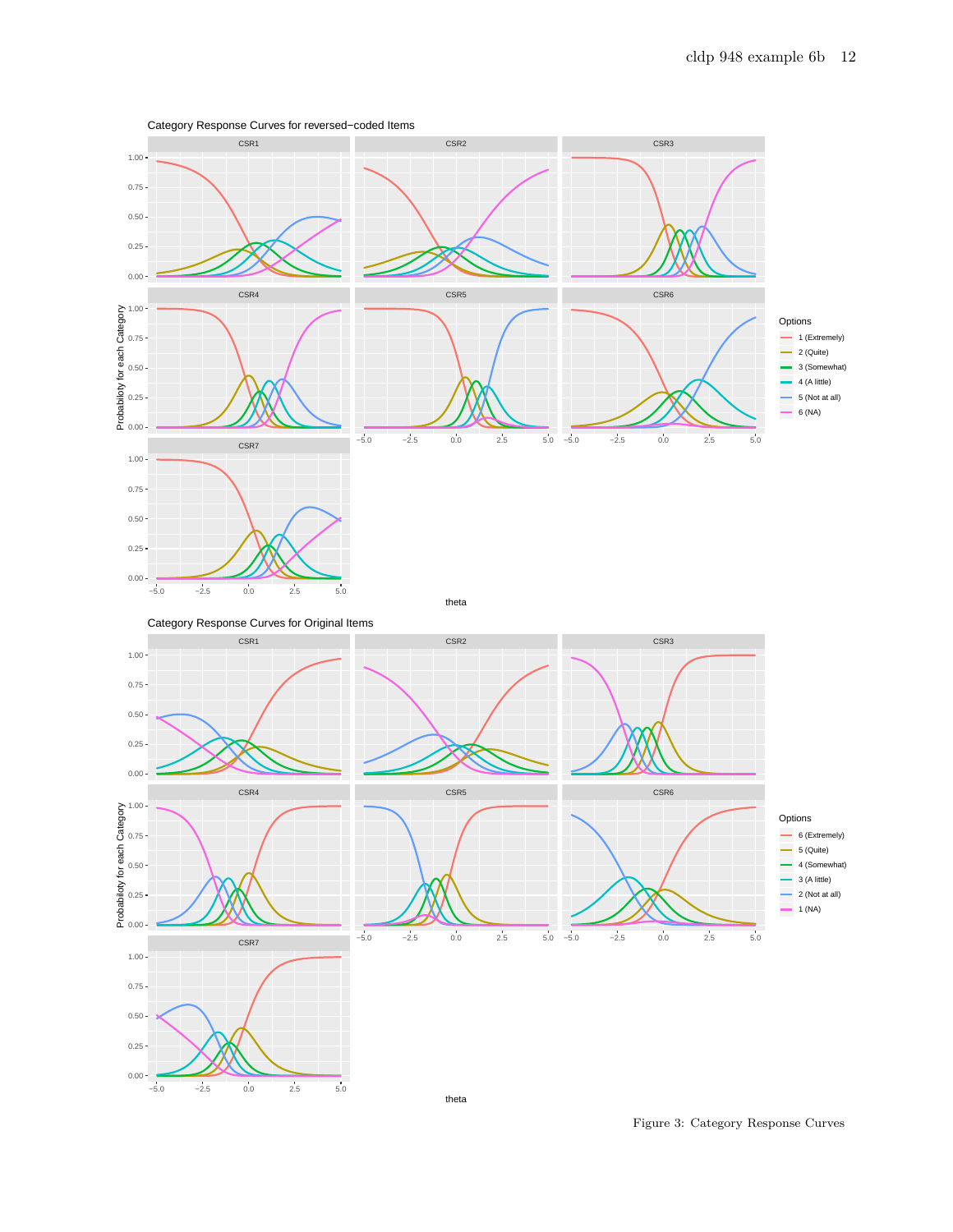|                | Discrimination $(NA vs 1)$ |       | Difficulty |       |  |
|----------------|----------------------------|-------|------------|-------|--|
| <i>Item</i>    | <i>Estimate</i>            | SЕ    | Estimate   | SЕ    |  |
| 1              | 2.873                      | 0.583 | 1.022      | 0.171 |  |
| $\overline{2}$ | 2.666                      | 0.396 | $-0.237$   | 0.130 |  |
| 3              | 8.893                      | 1.697 | 1.104      | 0.139 |  |
| 4              | 7.860                      | 1.298 | 0.840      | 0.118 |  |
| 5              | 5.824                      | 1.745 | 1.127      | 0.146 |  |
| 6              | 1.311                      | 0.620 | 1.930      | 0.904 |  |
| 7              | 5.668                      | 1.324 | 1.365      | 0.171 |  |



theta

Table 7: NA Category

Figure 4: Item Information Curves



Figure 5: Test Information Curve